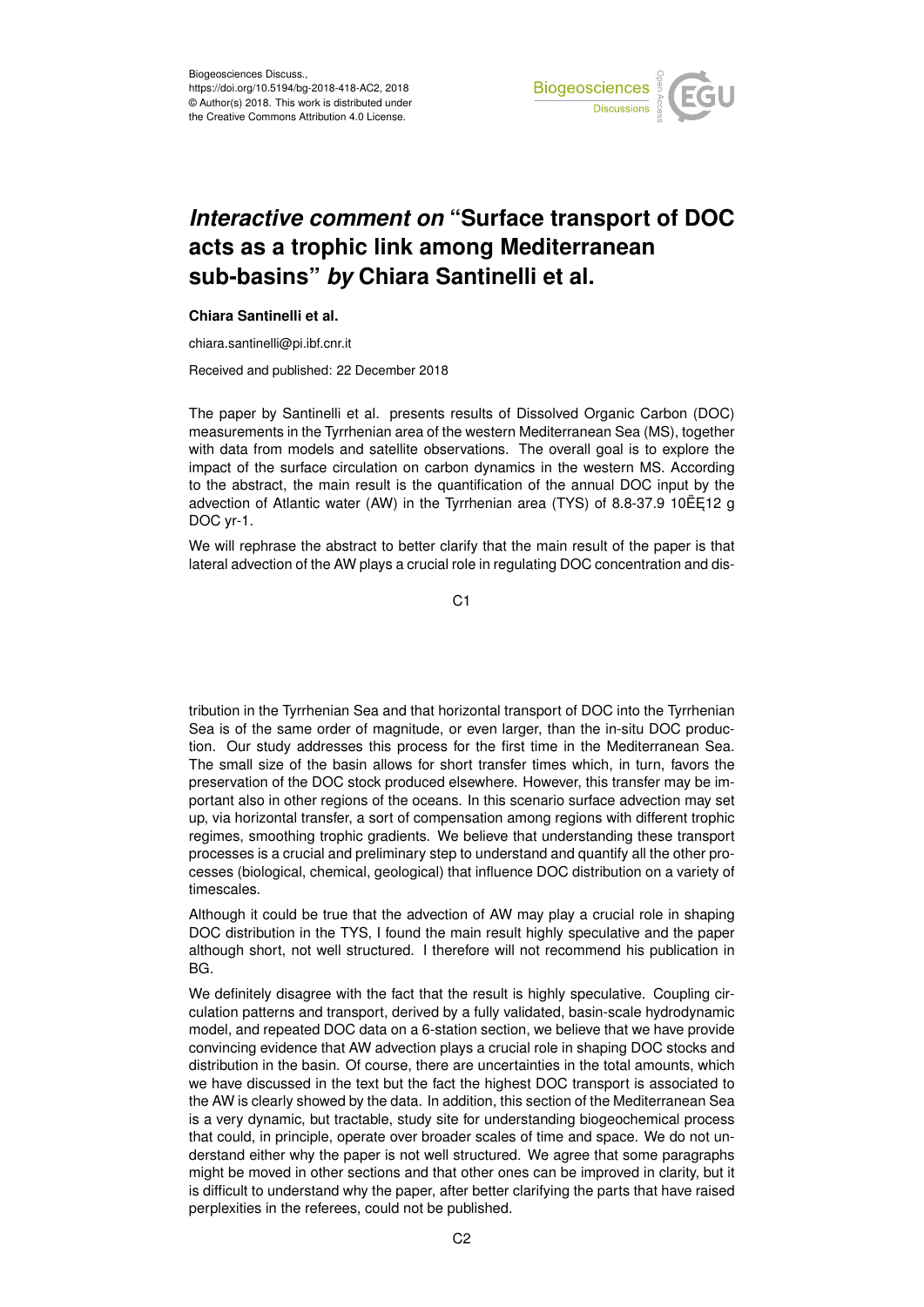I am not convinced that a strategy with a single transect as the one proposed here (Fig. 1) will allow to answer the question of the DOC entrance in the TYS with AW.

We obviously agree with the referee that a larger data set would reinforce our conclusions, but we disagree that a single transect is not the proper sampling scheme when the issues at stake are water and tracers transport. Indeed, Geosecs, WOCE and, more recently, Geotraces have all organized their sampling along 'single' transects. The referee should also acknowledge that our DOC data-set has a good spatial and temporal resolution, compared to what is available in the literature. A DOC data-set with a 6-station section repeated for 8 times in different seasons and years is unique and precious, nothing similar is available for the Med Sea nor for the Oceans. There are fixed stations, that cannot give a 3D idea of DOC distribution. In addition the position of the section is crucial, since it located in an area of the Tyrrhenian Sea where a strong stream of AW of remote origin is present every year, for half of the year. We therefore strongly believe that our data clearly shows the link between DOC surface distribution and AW advection and that this work could be the first one to address this overlooked mechanisms opening to further investigation in the field.

The very simple scheme presented in figure 1 considers no flow in the TYS during the summer periods. In paragraph 3, Line 19, it is indicated:" . . . a global anticyclonic circulation settles in the area, preventing the AW from entering the basin (Fig. 1b)". Paragraph 3.3 line 30, it is indicated: "In summer, the AW does not flow into the TYS. . .". In the 2 cases, there were no references to this statement.

Figure 1 does not present a scheme of the circulation; the white arrows are only added to further highlight the different paths of the AW in winter and summer. We should have better explained the content of this figure in the text. The figure represents a scientific result, since it displays the winter and summer maps of the Absolute Dynamic Topography (ADT; indicated by colors) that we have obtained by averaging over 21 years of AVISO altimeter data (1993-2013), with the corresponding average geostrophic circulations (also derived from the satellite data) superposed. The maps clearly show a

C3

robust AW stream circling cyclonically all around the Italian coasts in winter (actually from the end of the autumn to mid spring), which is absent in summer. Looking at individual years, one always gets the same picture. This seasonal difference in the surface circulation of the TYS is known since the seminal works by the Russians in the eighties (e.g., Krivosheya, 1983), and has been further analyzed in more recent investigations (Rinaldi et al., 2010; Iacono et al., 2013; Napolitano et al., 2014)

Nevertheless, the circulation in the Sicily Channel is highly complex and not very well described as documented by several papers (references below) and because it will affect the main result, it appears as a necessary minimum condition (not respected yet) to discuss about this initial postulate and how it may affect the main result.

It is not clear to us why the referee is so concerned about the complexity of the circulation in the Sicily Channel, and which postulate he/she is referring to. The complexity and variability of the circulation in the Sicily Channel does not alter the well-known fact that the AW does not enter the TYS in summer (see previous point). We note that, in any case, the main point of the paper is about what happens in winter and beginning of spring, months in which a robust stream of AW (of the strength of about 1 Sv, according to both observations and numerical results) enters the TYS.

As written before, the paper is not well constructed and can be greatly improved regarding only the form. The beginning of the abstract is not correct for a scientific paper in BG. Many aspects presented in the result section of the paper are not mentioned in the abstract. Are they necessary to answer the central question raised?

We are quite surprised by the statement "Characterizing carbon cycling and redistribution in the ocean is an important issue for Mankind, because it may affect key ecosystem services, e.g., support to climate system and food provision." is not correct for a scientific paper in BG. Carbon cycle is likely the most discussed theme in Earth System Science in the last decades and the main reason is that its dynamics impact, directly or indirectly, several aspects of human life. The statement was made to frame our study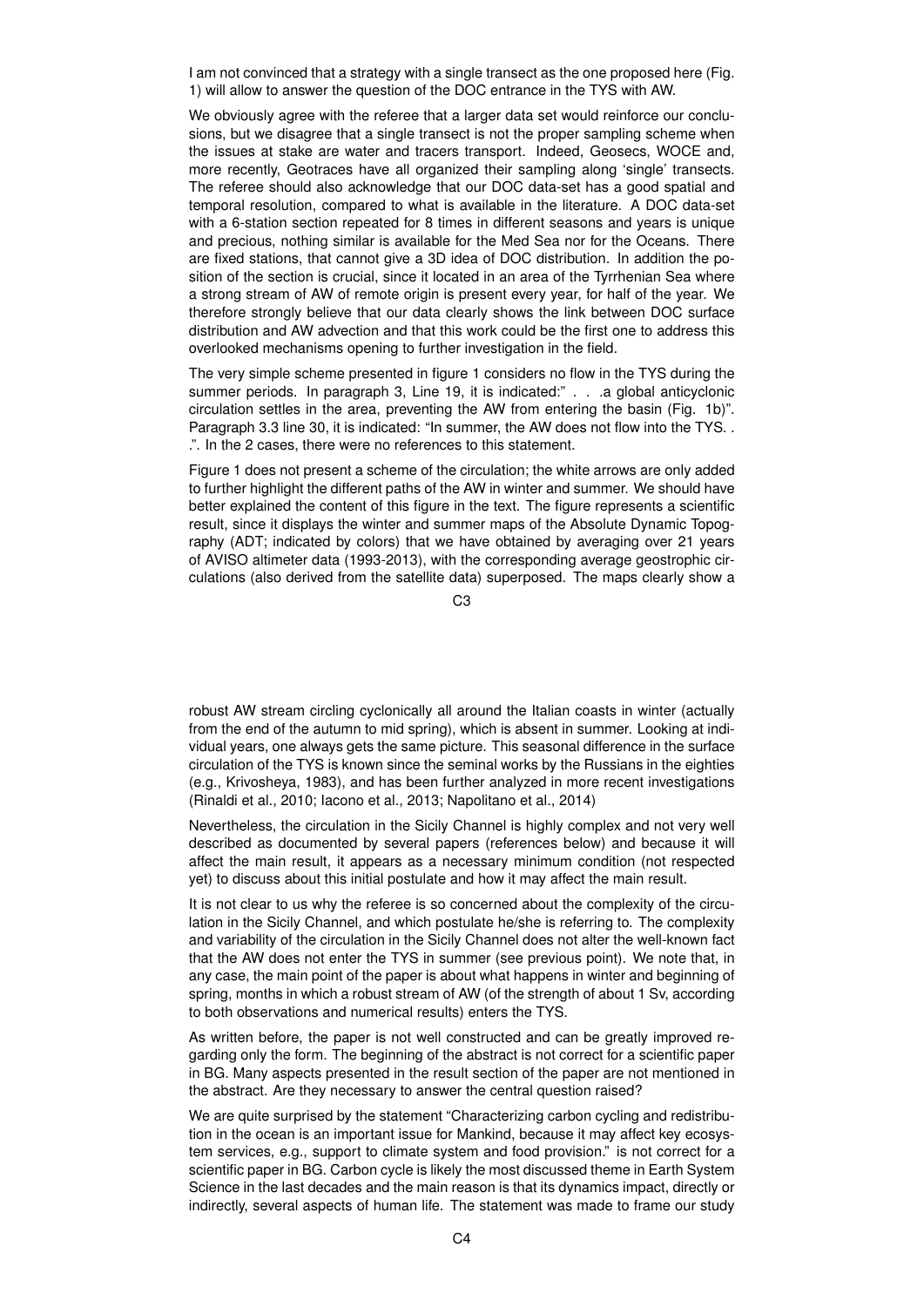in a highly debated issue. Along with the comments of Ref#1 we will rephrase and improve the abstract.

The paper is not easy to follow. Results and discussion are presented together. It seems necessary to present the results in a separate section and to take more attention on the presentation.

We do not understand what the reviewer means with "to take more attention on the presentation of the results", we have the feeling that he/she read the paper very quickly, since all the main results are carefully descripted and presented. We do not understand either why the paper is not well constructed. We decided to keep together results and discussion, because the results are briefly presented in section 3.1, whereas in 3.2, 3.3 and 3.4 we try to combine in-situ data with model results in order to facilitate the discussion of the results. In our opinion, it is therefore helpful for the reader to have data and discussion combined in the same sections. However, if the editor agrees with this comment, it is not a problem to separate results and discussion.

The results section begins by a description of the hydrological context which is not a result from the paper!

As reported in the text, that section was added to recall some basic elements of the surface circulation in the WMED. However, in agreement with this comment we can move this section to the introduction or add a section dedicated to explain in details the main features of the TYS circulation, before the results.

The result section contains some sentences that should appear in the method section. As an example, Line 26: "Doc averages, calculated by vertical integration in the upper 50 m.". It is not at the good place and not well explained. Using vertical integration, it is inventories and therefore it should be expressed in mol m-2, and not average concentrations expressed in  $\mu$ M. This is confusing.

We agree with this comment, the sentence is not clear. The average concentration was

C5

calculated dividing the inventories, calculated by vertical integration in the 0-50 m, by the depth (50 m) of the layer. We can easily move this sentence in the material and method section explaining better the calculation.

The discussion should be in a separate section and should focus on some aspects, as for example on the consequence of the simplification used for the seasonal circulation in the Silicy Channel indicating that there was no input of AW in the TYS during the summer periods (Figure 1).

We do not understand why the referee keeps insisting on the role of the Sicily Channel. The fact that the AW cannot penetrate into the TYS in summer is due to the local dynamics of the TYS, since in this season a broad anticyclonic circulation forms in the southern part of the basin (see, e.g, Krivosheya, 1983; Artale et al., 1994; Marullo et al., 1994; Pierini and Simioli, 1998; Korres et al., 2000; Iacono et al., 2013; Napolitano et al., 2014; among others). In any case, what is more important is what happens in winter and spring, when the AW inflow takes place, so we do not see why we should further focus on the summer dynamics and on what happens in the Sicily Channel.

Regarding the presentation, DOC measurements are presented using a color bar on Fig. 2 and with symbols and unexplained ranges on Fig. 3d (70-73  $\mu$ M; 63-64  $\mu$ M; 56-60  $\mu$ M; 47-53  $\mu$ M): why? It is necessary to be consistent in order to help the readers, and, as an example, adding isohalines on a DOC section could may be more helpful to present salinity gradients in the present case.

We totally disagree with this comment. We think that data presentation is consistent, we are just trying to help the readers giving a different way to look at the data. In fig 3d we try to give an integrated view of salinity distribution, current velocity and DOC distribution, in order to show how DOC distribution is shaped by AW flow. Even if we agree that the figure needs a little attention to be understood, it is not so complicated and after a lot of work this was the best way we found to give a complete and integrated view of DOC, salinity and velocity along this section. We are happy to try other